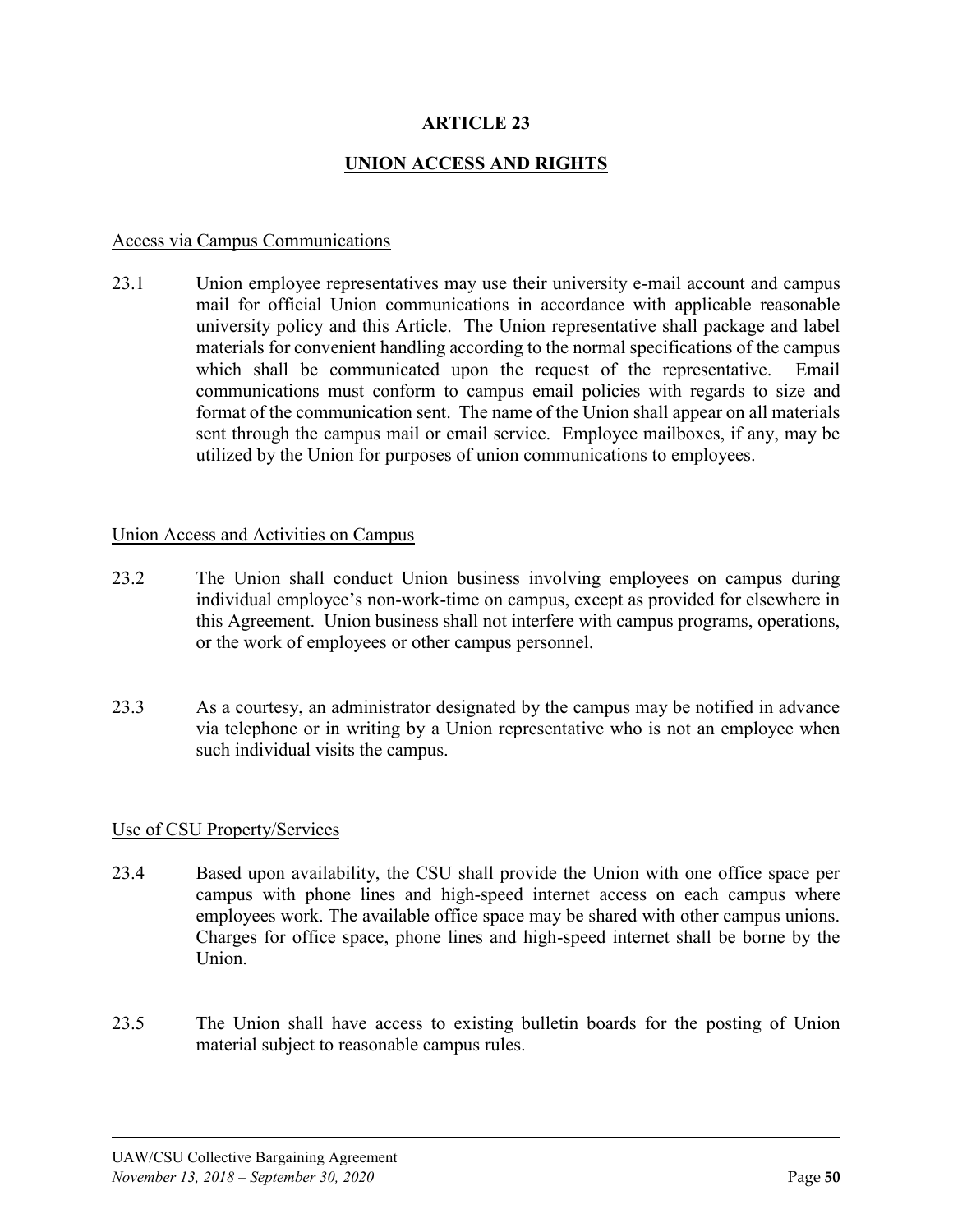23.6 The University shall provide the Union access to meeting rooms at no cost based on availability and in accordance with reasonable campus rules. Use of other University equipment property or services shall be provided at reasonable cost, if any, in accordance with reasonable campus rules.

### Union Release Time

- 23.7 Union leave shall be defined as
	- a. a full or partial leave of absence from an appointment within a UAW-represented classification or
	- b. an appointment to a UAW classification for purposes as designated by the UAW. Such appointments may only be made to students who are in good academic standing as defined in Article 2.4, and who are either currently employed in Unit 11, or previously have been employed in Unit 11.

Leaves as defined in (a) shall be without loss of compensation or benefits.

Appointments under (b) shall be at the current rate of compensation for Academic Student Employees holding a concurrent appointment in the Bargaining Unit. Where the Academic Student Employee holds multiple concurrent appointments, the appointment and compensation paid under this provision shall be at the highest appointment held.

For Academic Student Employees who do not hold a concurrent appointment within the Bargaining Unit, the appointment shall be at the previous salary of the range and classification in which the student was most recently employed within the Bargaining Unit.

### *Non-Reimbursable Union Leave*

- 1. Prior to the start of the academic term, or as soon as practicable, the UAW shall submit to the Chancellor's Office a list of Academic Student Employees for whom union leave is being requested. Not more than two such union leaves at any one campus may be designated. Such a list shall include the employee's name, campus, title and duration of appointment.
- 2. Leave hereunder shall not exceed a total of three (3) Full-Time Equivalent positions per year.
- 3. Use of leave under this provision shall only be as designated by UAW and may be partial, or up to the maximum time base of a 0.5 Full-Time Equivalent appointment.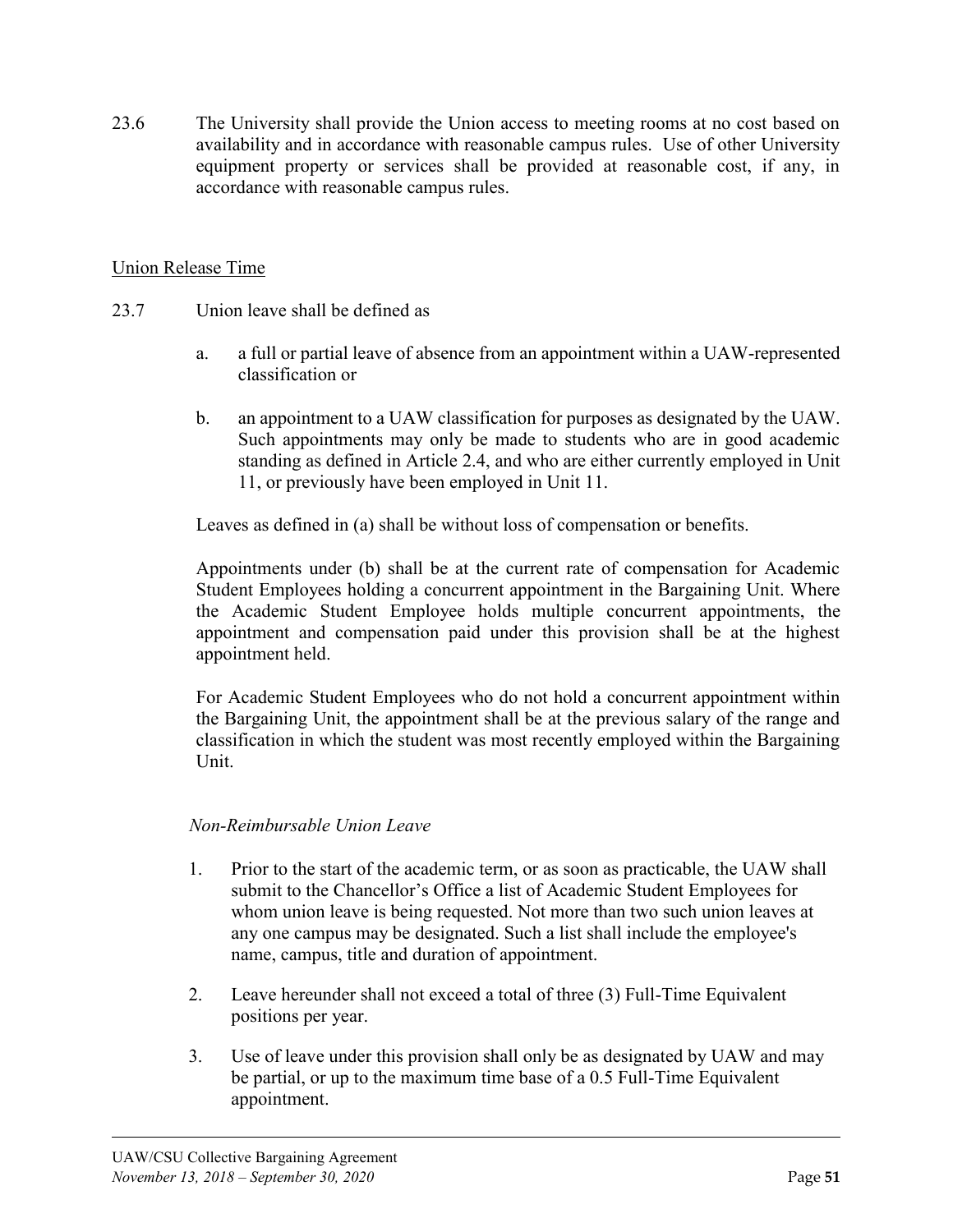- 4. No carry over from one fiscal year to another is permitted.
- 5. If a leave is to be ended early and the employee returns to work, UAW shall give the campus a minimum of fourteen (14) calendar days notice.
- 6. UAW must report to the CSU when the statewide or campus maximum is reached.
- 7. An employee on such a leave shall continue to earn service credit and retirement credit if applicable.
- 8. Vacation, holiday and sick leave credit(s) shall continue to accrue if applicable.

## *Reimbursable Union Leave*

- 1. Prior to the start of the academic term or as soon as practicable, the UAW shall submit to the Chancellor's Office a list of Academic Student Employees for whom reimbursable union leave is being requested. Such a list shall include the employee's name, campus, title and duration of appointment. Such leaves shall not exceed an aggregate amount of six (6) Full-Time Equivalent positions per year.
- 2. Use of leave under this provision shall only be as designated by UAW and may be partial, or up to the maximum time base of a 0.5 Full-Time Equivalent appointment.
- 3. If a leave is to be ended early and the employee returns to work, UAW shall give the campus a minimum of 14 calendar days notice.
- 4. No carry over from one fiscal year to another is permitted.
- 5. An employee on such a leave shall continue to earn service credit and retirement credit if applicable.
- 6. Vacation, holiday and sick leave credit(s) shall continue to accrue if applicable.
- 7. The CSU shall be reimbursed by UAW for all compensation (including benefits) paid to the employee during such a leave. Reimbursement shall be made by UAW no later than thirty (30) calendar days from its receipt of the CSU certification of payment of compensation to the employee. The parties agree that failure to reimburse the CSU within thirty (30) calendar days may result in the denial of any subsequent requests for leave under this provision until all delinquent payments have been made.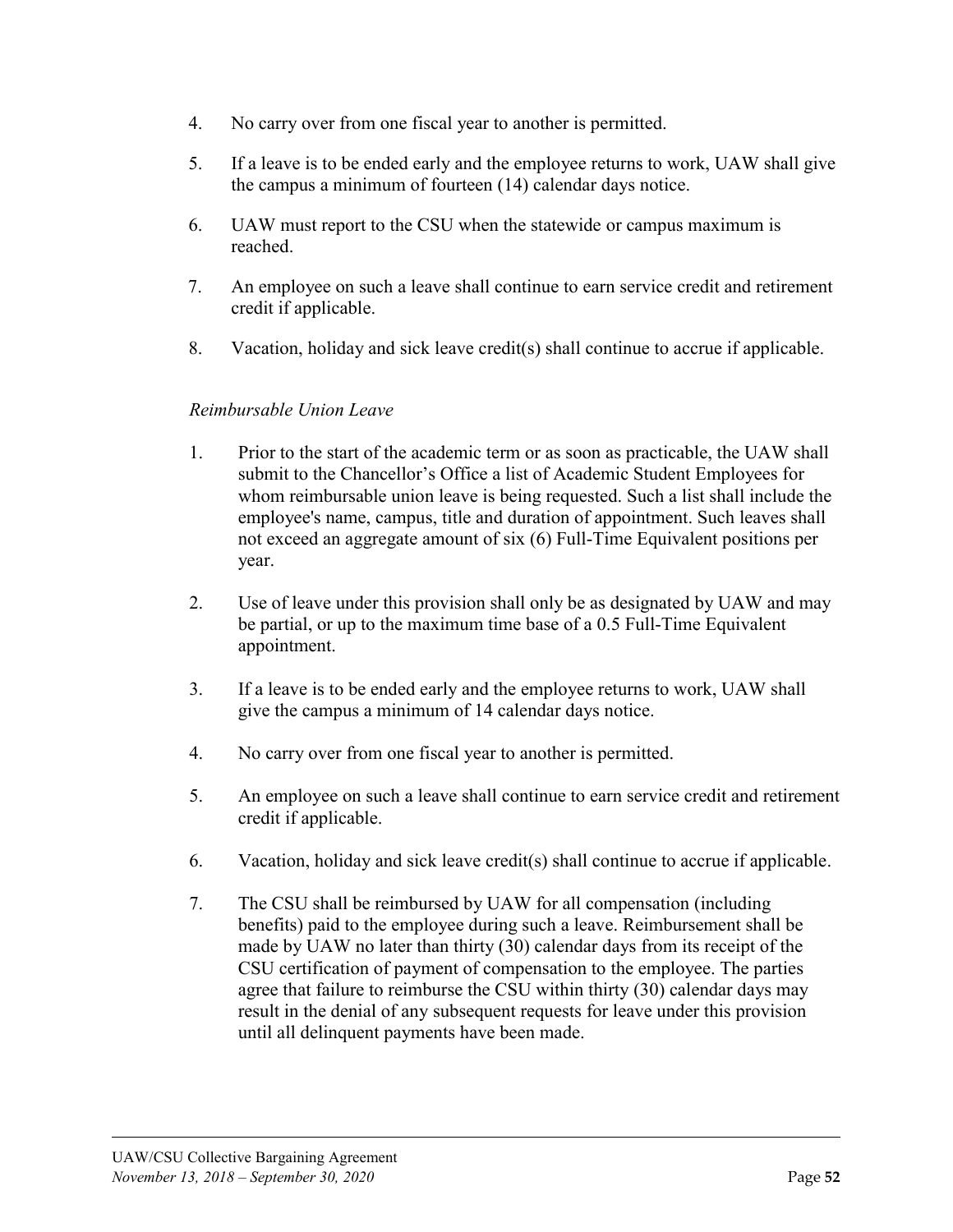### Employee Lists

- 23.8 Except as otherwise provided by the parties, the CSU, through the Office of the Chancellor, shall provide the following information to the Union by the end of the first week of every month in a computer-readable format in two files containing information on every employee in the unit:
- 23.9 Employment History Report:
	- Name
	- Email Address
	- Unique identifier for each employee (formula is confidential)
	- Home Address
	- Original Hire Date
	- $\bullet$  Class code
	- $\bullet$  Class title
	- $\bullet$  CB ID
	- Range code
	- $\bullet$  Rate of pay (monthly or hourly, depending on class, reflects FTE)
	- $\bullet$  Campus
	- FTE decimal (will be zero for ISA classes because they are hourly)
	- Reporting unit code
	- Reporting unit description
	- PIMS department code
	- PIMS department name
	- Status (active or unpaid leave)
	- Length of appointment
	- Appointment expiration date

### Payroll Report:

- Name
- x Appointment Number
- **Starting Date**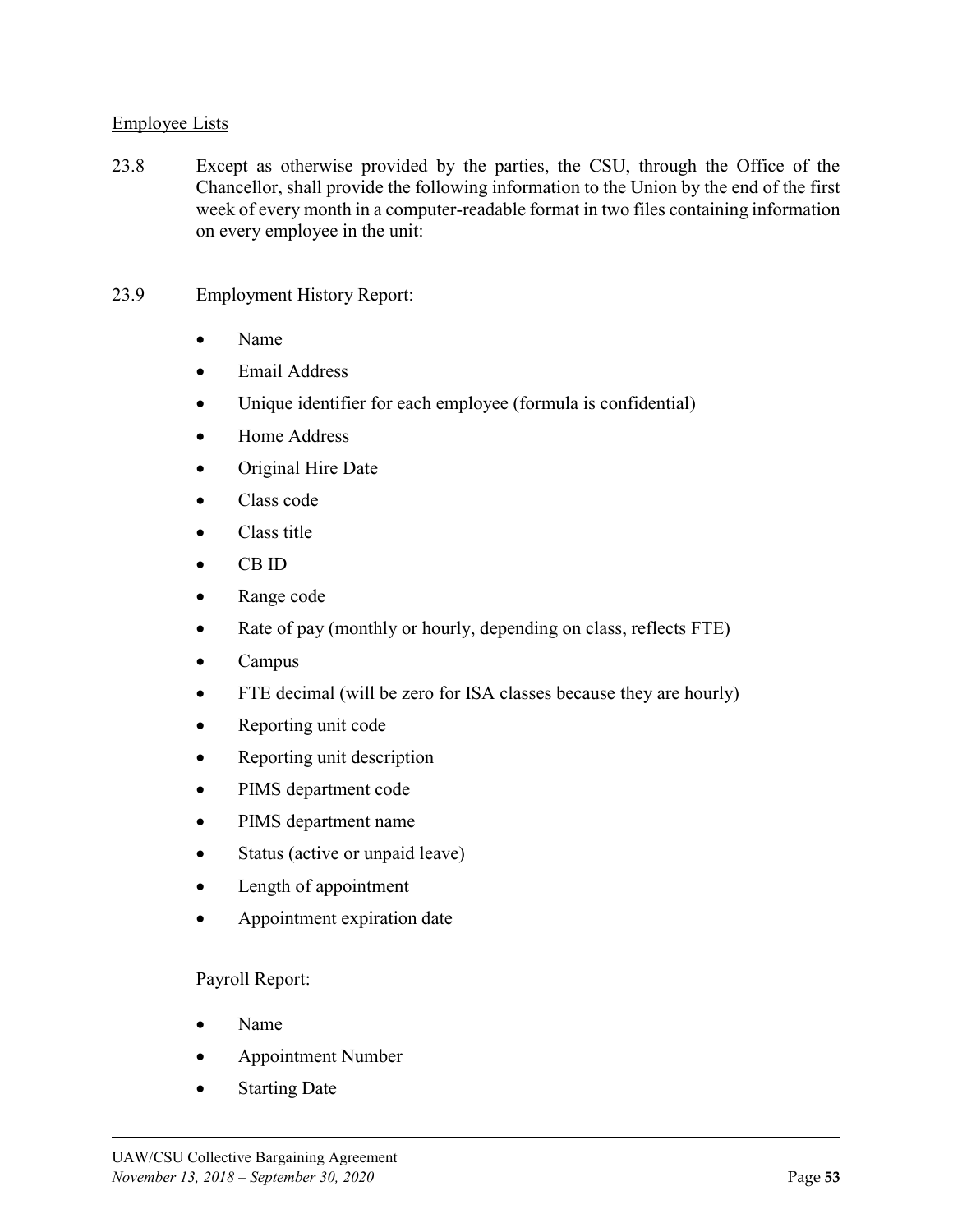- $\bullet$  College Name
- Undergraduate or Graduate Status
- Separation Date
- Earned Date
- Unique identifier for each employee (formula is confidential)
- $\bullet$  Class code
- **Campus**
- Reporting unit code
- x Reporting unit description
- Action code (regular pay, supplemental pay, redeposit, accounts receivable, reverse accounts receivable)
- Gross monthly pay
- Monthly employer contribution for each benefit plan (includes health, flexcash, dental, vision, life, retirement, social security, Medicare)
- Hours paid
- Dues and Union deductions of any kind, or Agency fees
- Pay period (month and year)
- 23.10 As a condition of providing and having confirmed receipt of the aforementioned information on a monthly basis the CSU and the Union agree that the CSU is under no obligation to provide the identical employee information for the identical period of time more than one time during the life of this Agreement.

# University Representatives

23.11 The CSU shall designate the University representatives responsible for responding to Union information requests under HEERA and this Agreement. The Union shall only submit information requests to these designated CSU representatives or their designees.

# Reimbursement of Costs

23.12 The Union shall promptly reimburse the University for the reasonable cost of providing information, except for the information identified above, requested pursuant to HEERA, the Public Records Act, or this Agreement.